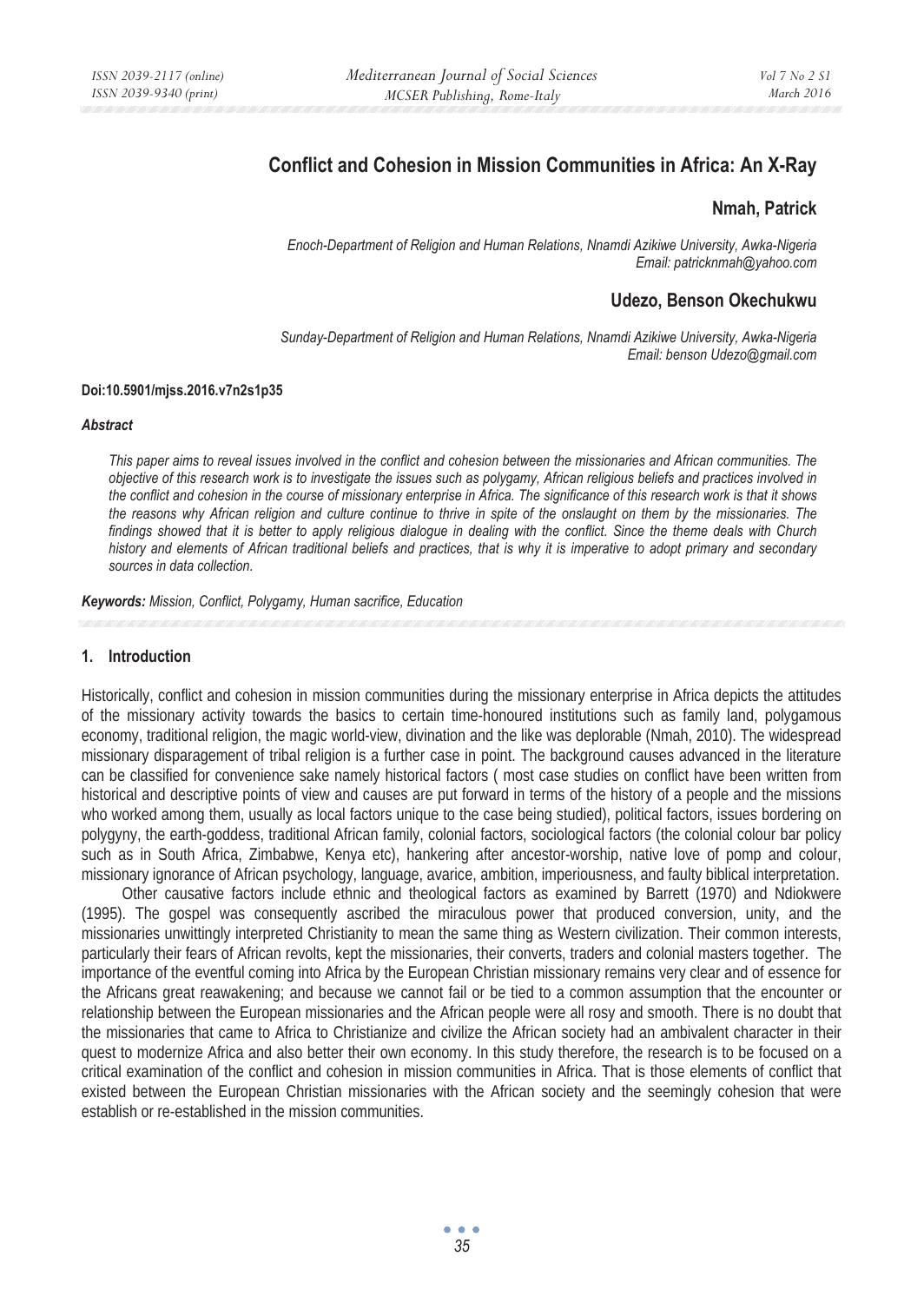### **2. Research Objectives**

The objectives of the study include:

- To investigate the causes of the conflict and the challenges posed by the conflict
- To examine the basis of the cohesion that made Christianity to thrive in Africa
- To create the awareness to the world about the encounter between Christianity and African culture
- To investigate the various instruments of maintaining unity in the African Christian communities
- To also examine the implications of the contemporary challenges towards the development of the church in Africa

### **3. Significance of the Study**

The significance of this study basically stems from the fact that it addresses the issues that threatened the collective existence of Christian communities, and offers a valid and insightful resource material those future scholars especially church historians can consult to gain useful information on the conflict and cohesion in mission communities in Africa.

### **4. Literature Review and Hypotheses**

### *4.1 The emergence of Christian mission*

Christianity otherwise Christian religion is believed to have been founded in what is today known as Israel and Palestine for over 2000 years now. Christianity is a religion based on the life and teachings of Jesus Christ, a Jewish teacher and a prophet. The early Christians that were followers of Christ believed that Jesus was divine in that he was the son of God. And this has been a major difference between Christianity, and another two notable religions Judaism and Islam. History has it that Judaism does not believe that any of their great prophets were divine. Consequently, Christianity like Islam is seen as a proselytizing religion, meaning that followers of these religions believe it is their duty to share their religion and try to convert others to their religions.

This obviously informed the European exploring of un-evangelized areas of the African coast in other to bring the message of Christian religion to the people. From historical point of view, Falk (1997) was apt to observe that toward the end of the thirteenth century, Europe witnessed an awakening of a search for knowledge in religion, exploration, science, and industry. The invention of compass, the new knowledge and skill of navigation, and the large and stronger vessels therefore encouraged the people to venture to unknown regions. From 1364-1387 ten expeditions were sent to the coast of Sierra Leone. Franciscan missionaries sailed with the Portuguese expeditions to Madeira (1420), the Azores (1431) and the Cape Verde Islands (1450). Everywhere else along the West African coast, the Portuguese ruled and for the most part, the Roman Catholic mission dominated most part of black Africa during the fifteenth through the seventeenth centuries were under Portuguese auspices.

Cognizance is to be taken of the fact that both Dutch and British undertook their exploratory and commercial ventures together with the objective to plant its reformed faith in its territories of which the British thought otherwise. But a new and pervasive determination in the Protestantism to carry the gospel to all men was aroused in the eighteenth century evangelical revivals in England and America. In affirmation to this, Shelley (2008) observes that:

*Only in the 1820s and 1830s did interest in overseas missions become a general feature of British Church life. This was due in part to the success of evangelical in influencing English and Scottish society. Many of their values were adopted outside their circle. In particular, the idea of Britain as Christian nation, with Christian responsibilities overseas took root (p.377).* 

Following the decision of the Protestant churches to integrate the need and the passion to preach the gospel to the un-evangelized people of the world and Africa; this promptly made them to establish a Christian mission with the sending of some Europeans such as Dr. David Livingstone, a medical doctor, on a routine of missionary work in Africa. This was actually followed by an influx of European missionaries into the coast of Africa for the purpose of mission work, which entails evangelism in mission communities of Africa. There is no doubt the fact that the gathering of these mission communities was without its problems and envisaged kinds of conflicts.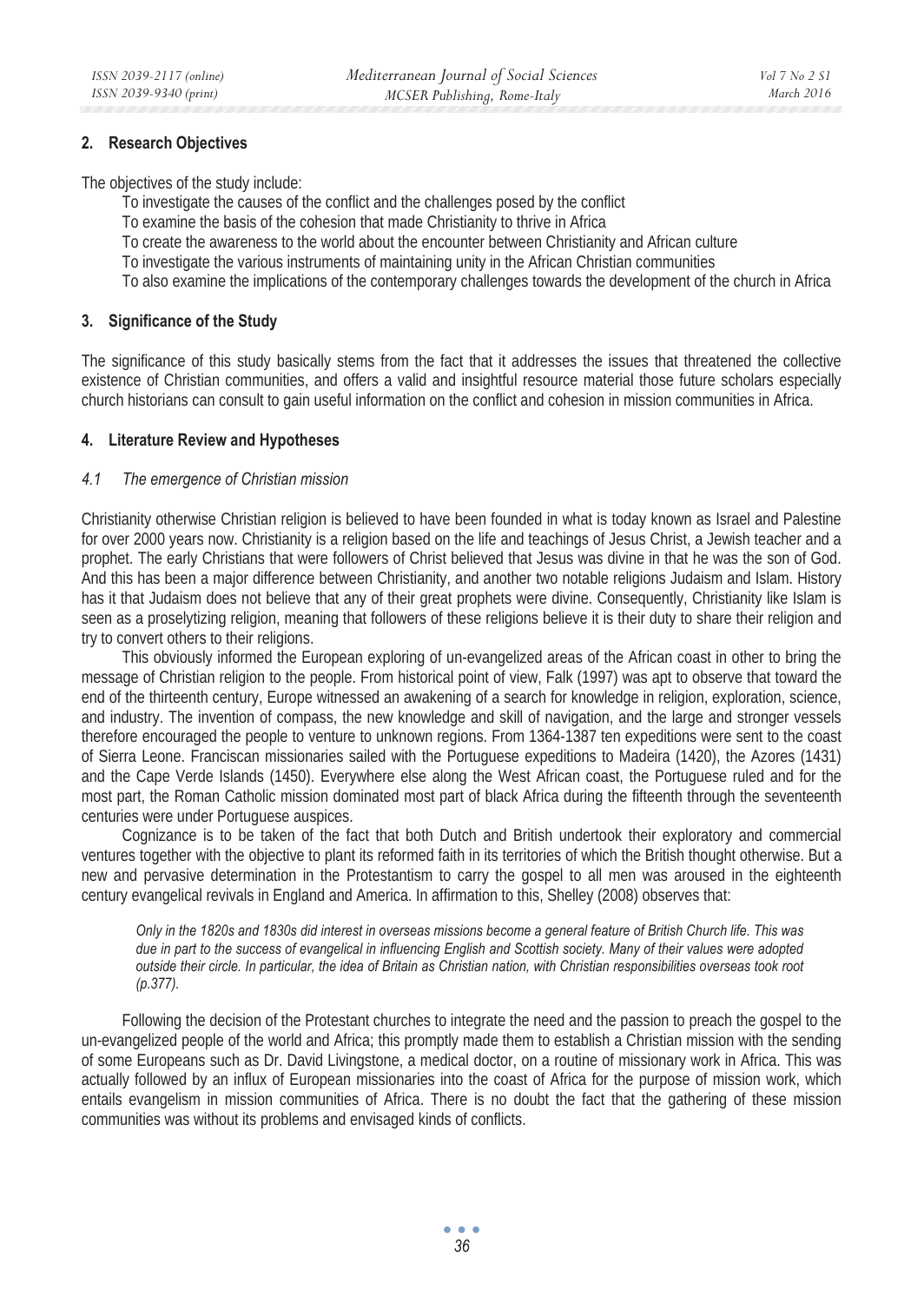#### *4.2 Factors involved in the conflict*

In defining the word conflict, Nmah (2008) was of the view that "conflict is a process that begins when one person sees that another person has damaged or is about to damage something that the other person cares about" (p.179). A further insight from Nmah shows that there are about four types of conflicts, functional conflict, dysfunctional conflicts, and person versus group conflict. Functional conflicts are constructive conflicts, dysfunctional conflicts are destructive conflicts. A person versus person conflict involves two people who are at odds over personality differences, values conflicts, loyalties. Person versus group conflict occurs most often when a member of a group breaks its rules, or norm.

It cannot be overemphasized that the missionaries that came to Africa had a very lofty ideas guided with sympathy and humanitarian stand point as a concern for the ordeal of Africans in the hands of slavery. And therefore emerged not only to an outlaw slavery and slave trade in line with Christianizing the people, but as well as to offer them civilization and genuine form of trading activities. With these facts and realities notwithstanding concerning the undoing of the missionaries, there are some discrepancies that hitherto existed between the missionaries and the mission communities, the people they came to evangelized with the good news regarding Christ. As a matter of fact these discrepancies formed out right the backdrops of the conflict that existed in the mission communities. To this end, the missionaries' ambivalent character toward African beliefs and practices certainly became a huge issue. From Babalola's (1988) statement "they launched assaults upon customs and beliefs which they found objectionable and thereby caused conflict and alienated the majority of the people they had come to convert" (p.15). At this point, some of these areas of conflicts and cohesions in mission communities can be enumerated as follows.

#### *4.2.1 Colour-bar missionary approach*

In South Africa, for instance, apartheid or separate development was the ideology that was hoped would guarantee the survival of the Boers as a nation. To Baur (2005), they had been defeated by British imperialism (Boer War 1898-1902) and they were in 1910 forced into the Union of South Africa, in which they feared they would be submerged by the evergrowing African race. The industrial revolution that transformed the country into an industrial state not only changed the Boers, that is farmers, into urban dwellers-henceforth calling themselves Afrikaners. When after the World War II, the liberal government of General Jan Smuts envisaged the eventual opening of the Parliament to all races, the whites voted into power the National Party of Dr. Malan and Dr. Verwoerd (1948). They in turn inaugurated "the struggle for racial purity" (the Nazi ideology), coupled with the war against "godless communism" (the devil at the wall) in the name of "Christian Civilization" (the religious sanction).

The Great Trek led them to a further identification-Like Israel of old they had experience a great exodus from British oppression into a land of freedom and prosperity. Hitherto they too were God's chosen people entitled to take possession of the land into which they were led. In their covenant of the Trek they promised not to attack, only to defend themselves, but in practice they had to subdue all the neighbouring Africans who regarded them as aggressors. To subdue them meant to make them their servants. For this the story of the Gibeonites provided the classical precedent: Joshua spared their lives but made them "hewers of wood and drawers of water" (Jos. 9:27). This way the social structure of the white masters and black servants was once more sanctioned by sacred history.

To Baur (2005), the Catholic bishops admitted the problem already in their 1957 pastoral, saying "we are hypocrites if we condemn apartheid in South African society and condone it in our own institutions." Unfortunately, this hypocrisy was to stay on in all the churches, Catholics as well as Protestants, in spite of Archbishop Denis Hurley's and other critics' constant calls to overcome it. The African reaction proceeded precisely from this practical discrimination in the churches, which of course had existed long before the official apartheid policy. For in the black daughter churches as well as in the multiracial churches the Africans felt dominated by either the missionaries or by the white members and tensions appeared time and again. The earliest and most radical, black reaction had been the founding of independent churches, in which alone the African leadership ability could freely develop. The myriads of splinter groups are precisely the reflection of a desire for power and prestige which is not achievable elsewhere and their great success is proof of the African need for a self-expression, denied in the mission churches. The indigenous churches symbolize the black revolt against European spiritual and cultural domination" (De Gruchy, 1979, p. 47). Nevertheless, over all the years of trials, there emerged something like a black church- a black Christian solidarity, pervading all denominations and trusting in the gospel of Christ as the liberating power of God for black and white alike. De Gruchy (1979) concludes, "At the center of the church struggle throughout South African history is the struggle of the black church to prove to its fellow blacks that Christianity is not the 'opiate for the people' but the hope of the future" (p. 51).

In the growing conflict, in the 1950s, there was still hope that the apartheid government would be a passing cloud.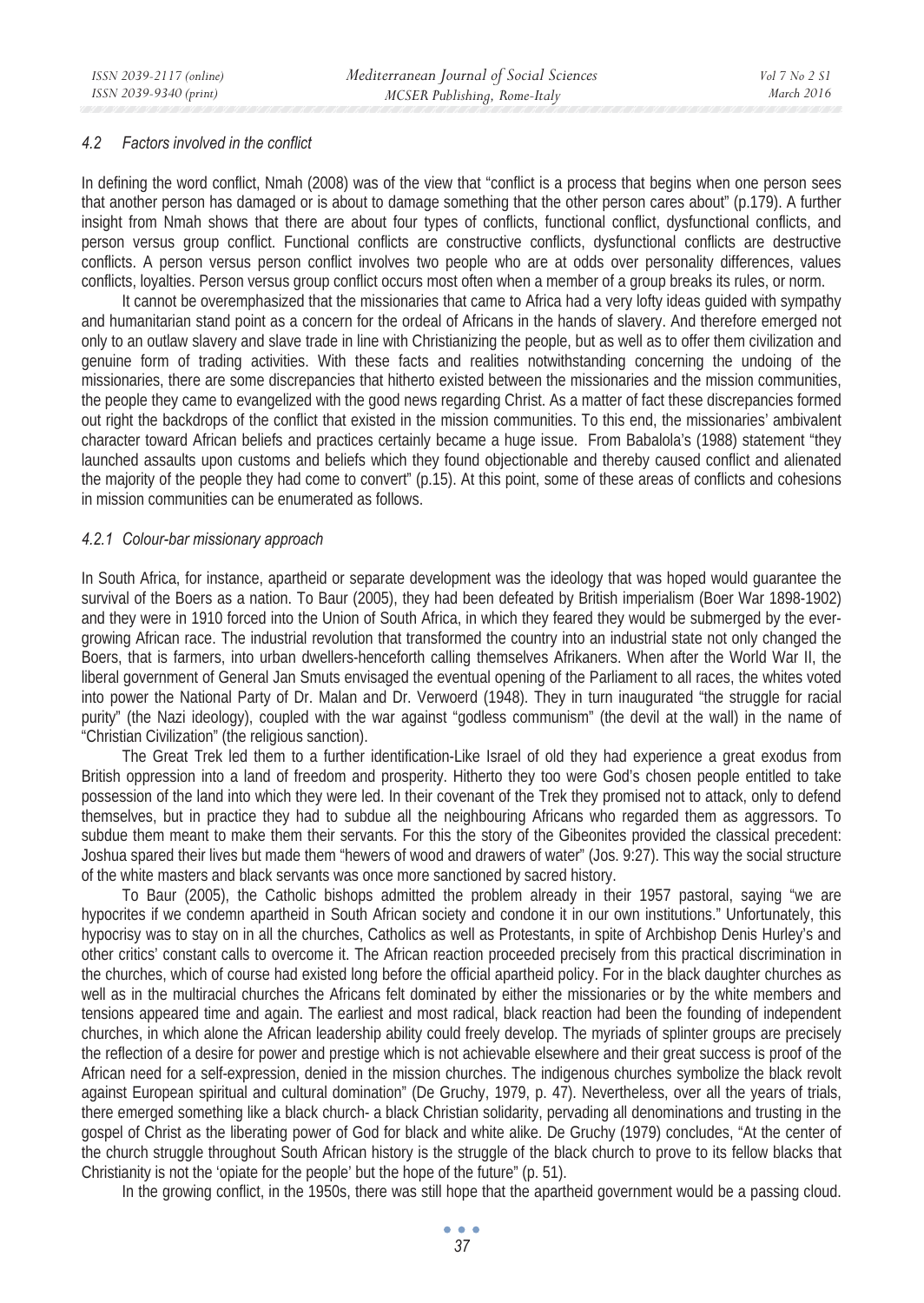*March 2016* 

The most prophetic voice of the time was the Anglo-Catholic priest Trevor Huddleston. His first alarming article was entitled, "The Church sleeps" with the explanation "but worse, sometimes it talks during the sleep" (Huddleston, 1957). The DRC considered the baptism of children of Christian parents proper because they are already in the covenant. But the baptism of the children of unbelievers was considered unlawful (Falk, 1997). George Schmidt who made some converts among the Hottentots was not allowed to baptize them. When he eventually did baptized six persons in nearby streams, he was called before the governor, the council of policy, and the clergy. He was forbidden to administer the sacraments until the Classis of Amsterdam would clarify the matter. Schmidt returned to Europe and the Dutch Reformed Church requested that Schmidt serve under its auspices. He therefore stayed in Europe and served as a pastor in a Moravian settlement. The Hottentots waited for his return until they received the sad news of his death in 1785.

The mission in the Cape ceased for nearly fifty years before the Moravian Church reopened Genadendal. Several pastors of the Dutch Reformed Church did much to arouse the conscience of their white congregations. The first one, Van Lier, while a minister at Cape Town from 1786 to 1793, repeatedly presented the necessity of missionary work among the Hottentots and encouraged the church in Holland to organize a missionary society. The Anglican Church had not taken root in the country during this period. When the Anglican pastors, who came as chaplains with the army, baptized either Hottentots or slaves, the authorities of the Dutch Reformed Church protested (Hinchliff, 1968). At the beginning of the nineteenth century, the London Missionary Society (a non denominational Christian group responded to the challenge to evangelize the people of South Africa. Other missionary bodies that entered South Africa include the Glasgow Missionary Society, Wesleyan Methodists, Presbyterians, Congregational, and among others.

To Baur (2005), another basic tenet of conflict was the Augustinian view of history as a fight between the kingdom of God and the kingdom of Satan. Hence missionaries saw the fight against paganism as a fight against Satan, and traditional religion simply as idolatry. Its sacrifices were "adoration of Satan", to be fought as Satan himself. This was due to two misconceptions: on the one hand, there was the unfortunate but suite general European prejudice that Africans were a primitive people without religion; on the other hand it had become generally accepted in Europe that all magic and all spirits were devilish. That was the missionary method of the Capuchins. Consequently the missionaries, not knowing anything about ancestor and fertility and cults, or the African distinction between protective and harmful magic and between medicine man and witch, rejected all and everything as Satan's service. Hence all fetishes had to be burnt or buried. As a consequence the medicine men became their great adversaries, to be pursued mercilessly until they submitted. This ruthless attempt at rooting out all superstitions can only be explained by another European axiom: "There is no pact with the devil".

Prior to the advent of the missionaries, possession by evil spirits, diseases, sterility, fear of witchcraft, mental disturbances caused by insecurity and difficult socio-professional relations, badly affected people who in this new environment are constantly looking for a brother or leader who speaks the same language and can bring comfort and support in difficulties. The traditional African religions, which are based mainly on ancestral beliefs and practices and are supported by strange tribal solidarity, gave to individuals and groups a certain overall equilibrium and social and contextual integration (Gifford, 1993).

Once again a common European prejudice, this time a misinterpretation of the Bible, hindered any deeper understanding of the African social situation. Africans were regarded as the "cursed sons of Ham", hence polygamy, and also trial marriage were understood as symptoms of their unbridled sensuality. Canon Law had to be strictly observed; customary marriage was to be regarded as concubinage. The fear of eternal damnation must have been the main motive for complying with the two basic religious demands; to give up superstition and polygamy. The Capuchins saw to it that concubines found other partners and that the wedding feasts were celebrated with great pomp. The Christian couples were highly honoured and their children praised as "children of grace." Between 1673 and 1701, some 50,085 marriages were celebrated in the whole country-a figure not reaching by many modern dioceses of the same size.

At the very arrival of the first missionaries the Mani Soyo gathered Nkisi (fetishes) to be burned by the Christian priests. He thus followed the well-known African pattern of destroying old fetishes to make room for a new, more powerful one. Baptism, crosses, statues, church ornaments, were seen as the new "nkisi," and the Christian priests as their "Nganga." The witch-doctors of Nkadi Mpemba especially feared the Capuchins and their power: they and their followers would always flee at the sight of even a single Capuchin, accompanied by a few pupils.

The greatest problem that Christianity encountered in the kongo just like most of the African continent was how to deal with the most inept and deepest-rooted religious cult, the veneration of the water and earth spirits, associated with fertility. The dominant symbol of this cult was a giant snake, living in waters, and jumping on trees; it was called Mbumba, "the Fertile." The veneration was complex; it centered chiefly on trees; the spirits were believed to give health and fertility and prevent death and sterility. Among the ministers the most important were the Kitome, the owners and lords of the land; their position was the most sacred. They regulated the whole agricultural life, produced rain, blessed the seeds,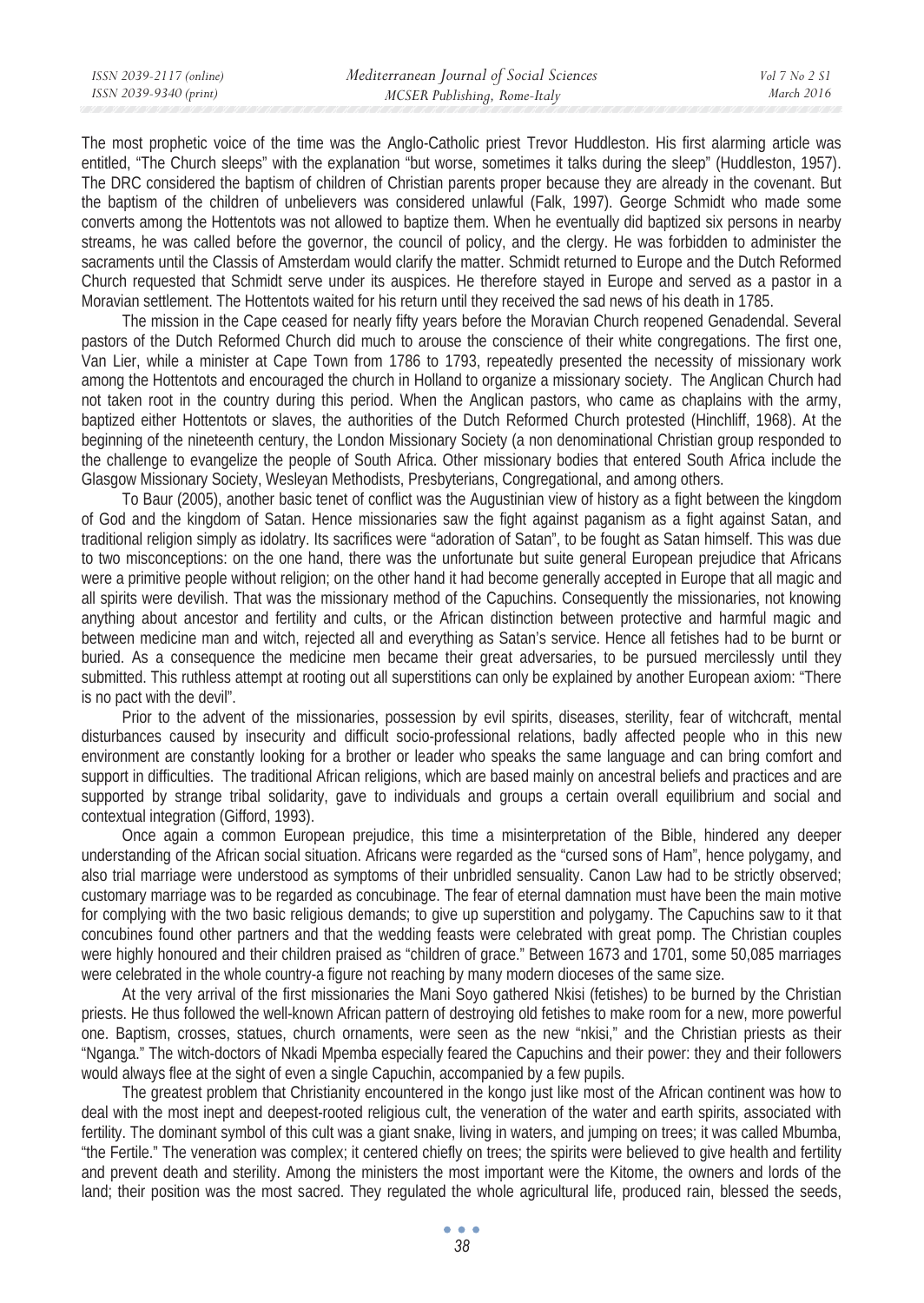permitted the harvest and received the first fruits. In the words of Okeke (2006),

> *Undoubtedly, the Igbo people of Nigeria considered the remarks made and action taken against their system of marriage with a critical intent. Monogamy was presented to them as God's decreed demand for all races. But right before their eyes were examples of a doubt standard morality with concubines or mistresses (p.139).*

The conflict that existed here as a matter of fact just as Okeke rightly pointed out was that the missionaries were totally against polygamy, but right before their eyes they were seen having concubines and mistresses. Of course Africans may have wondered whether any difference exists between the both. But as a matter of fact blames should therefore go to Bishop Crowther who seems to be too English in certain issues as pointed out by Ayandele in Nnaemeka (2007) stating that Crowther made a sentimental pronouncement on polygamy and thus misled the Lambent Conference of 1887 on the real position of polygamy in Africa. He saw polygamy as a form of slavery for women.

Ekechi (1972) remarks also that it should be pointed out, however, that the double standard of some of the Europeans and other coast traders (including African leaders), who professed to be Christians, provided added incentive to return to the traditional life. From the 1860s and more so in the 1870s many merchants at Onitsha, white and black, retained mistresses in their houses. To most people their actions constituted a blatant inconsistency with their espousal of the Christian teaching on monogamy. It was difficult for the indigenous people to reconcile the practices of the white men with the teachings of the missionaries.

Again, at Umunya, Perry preached the gospel of peace, pointing out to the people the futility of war. The people listened with critical evaluation. Perry reported how they remonstrated him:

*They said that if my mission was in reality to preach peace, would it not be better for us (the agents of civilization) to refrain from selling guns and powder and knives? For we brought these things (Okeke, 2006, p.144).* 

At Nri, its elders began a religious argument with Perry. They tried to demonstrate their superiority over all the Igbo, even the world beyond:

*They were as it were, the Levites of the Igbo people, who dwell in these parts; in fact their influence extends to Igala and near Idah. They consecrate or crown the Attah of Igala, and the kings or chiefs this way are crowned or consecrated by them. Whatever they say that is wrong is wrong, and whatever they say is right is right. Infants and grown up people who are to be sold because of some social or political crime or what might be regarded as such, are given to them (Okeke, 2006, p.145).* 

But with persuasions the missionaries were able to perhaps to an extent convert Africans into living a Christian life as expected of the missionaries of marrying one wife (monogamy). The truth is that Africa by and large still remains a continent of polygamy with a visible and appreciable cohesion.

The missionaries attack on the African customary pattern of marriage, in which the emphasis from the missionaries was for Christians to show a radical attitude of disdain toward traditional pattern of behaviours against African system of marriage in Igboland was very clear. As rightly pointed out in Okeke (2006):

*Two measures were adopted by the C.M.S in their attempt to regularize in Igboland what is generally regarded as a Christian marriage. The first was the approach of Bishop Crowther and his fellow workers. Secondly, the futile attempt*  by Bishop Tugwell to enforce ordinance marriage alone without Igbo traditional form of marriage (pp.139-140).

As a result, many of the Africans disliked the attitude of the agents over polygyny. It is understandable that the missionaries, however, regarded Africans (Igbo) patterns of life as being absolutely embedded in idolatry. In a further insight Okeke led us to understand that African agents of the mission, however, argued that the English system of marriage, as embodied in the prayer book, was quite at variance with the African traditional view of marriage and inheritance. Particularly, the pledge given in the marriage ceremony in England was considered irrelevant for the African, where communal ownership of property prevailed.

This in essence clearly speaks volume of the fact that the Christian missionaries actually failed to take into consideration on their arrival in Africa that the religion which they intended to introduce to Africans was culturally different from that which the established religion of the Africans had developed on. Ekechi (1972) was of the view that:

*The almost wholesale condemnation of indigenous customs by Europeans at times disturbed many of the Igbo*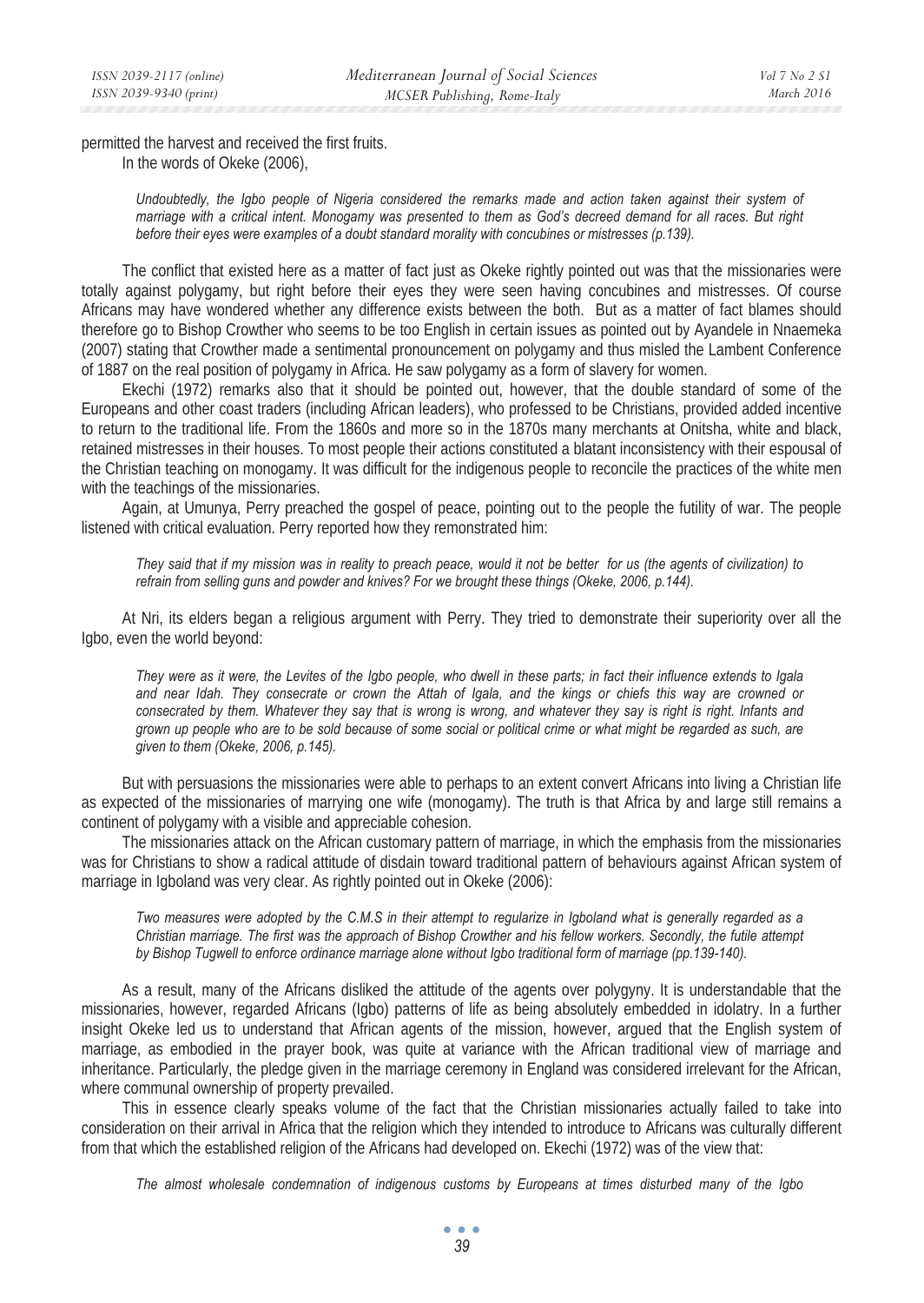*evangelists. As a conference of CSM missionaries held at Onitsha on 12th May 1914, several of the customs were discussed. The few Igbo representatives at the conference argued eloquently in favour of allowing some of the customs. They impressed upon their European colleagues that a realistic approach to local beliefs and practices was necessary if Christianity was not to mean social disintegration (p.165).* 

However cohesion was arrived at according to Okeke's (2006) vivid observations that it was the Igbo Christians themselves who created measures most suited to their environment.

The act of human sacrifice in Africa had been an aged long obnoxious and hideous religious ritual prior to the coming of European missionaries with Christianity into Africa. It was therefore a welcomed idea that the missionaries totally condemned and endeavoured to put a stop to the nefarious act of human sacrifice for whatever reason or purpose. Though it generated lots of conflict between African rulers and the missionaries, but the action of the European missionaries on the issue was perceived by the people as an act intended to sanitize the society from cruelty and it died a natural death.

But with the turn of events and the missionaries' sudden involvement in slave trade even when the act had been outlawed with some persons described as imposters of the government officials seized people over taxations and would latter sold them into slavery. According to Ekechi (1972) "If the victims were Christians, however, the chances were that they could not be sold. For according to the missionaries, a Christian was no longer subject to sale as a slave" (p.149). As a matter of fact it created a chaotic social upheaval in the environment to an extent that safety and security appeared to have been tied to belonging to a Christian religion. And so as to avoid being taken into slavery people rushed into accepting Christian faith. But apart from the tension and conflict this act of the missionaries' involvement in secret slave trade business generated, it may not be far from the truth that those slaves were eventually used as an object of human sacrifice by those who bought them.

These actions of the missionaries certainly prompted the bewilderment of most Africans as captured in Nnaemeka (2007) berating the fact that since the missionaries who were preaching Christ and the love of one's neighbour also involved themselves secretly in slave trade, it was difficult for Africans to reconcile the preaching of the missionaries with their actions. It is therefore imperative to note that these actions of the missionaries really masterminded serious conflict in mission communities of Africa. But with serious disciplinary measure on the culprits from the colonial government cohesion was restored to the mission communities.

Following the European missionary advent in West Africa they may have thought of tackling slavery and slave trade issue as the only menace that stands to be confronted and eliminated. But unknown to them that there exists some obnoxious and heinous religious practices of the African society that sees the birth of twins as an anathema and an aberration whose ultimate end should be elimination of their life. As an opposition and challenge that stirred the church (missionaries) on the face, just as Nnaemeka (2007) emphasize "that the church fought against various ills, like the killing of twins and human sacrifices (p.21).

The missionary fought and struggled to stop and eliminate the killing of twins was a fight to finish with a strong resistance as put forth by most Africans against the laudable objective of the Christian missionaries. Taking the event as it unfolds in Onitsha the eastern part of Nigeria, Okeke (2006) observes that:

*The 1877 trouble was sparked off by the determination of the converts to save the twins of Daniel Odiegwu. Over 300 able bodied men trooped into the home of the converts, killing a few and ravaging their property, as well as the property of the foreigners. Two leading converts John Iweobi and Edward Emejuru were martyred while trying to defend the twins*  and to justify the godly intention to preserve life. Throughout the struggle, Simon Jonas Mbanugo counselled the *converts not to react with force. The twins were saved and handed over to Archdeacon Crowther who was visiting Onitsha at that time (p.148).* 

True to it that the Christian missionaries from the time of a Scottish woman named Mary Slessor who lived in Calabar Nigeria had been credited to have stopped the killing of twins in Africa. But the crisis that precipitated its stopped notwithstanding, it can be said that they were some elements of cohesion that played out which ensured it permanent seal. As Okeke further gave an insight that it was Mbanugo who helped to foster closer relationship between the non converts and their Christian brethren. Through his initiative, a peace panel was instituted for the amicable settlement of such matters as twins' trouble.

### *4.2.2 Education*

Among the strategies adopted by the Christian missionaries as an instrument of conversion in Africa was the introduction

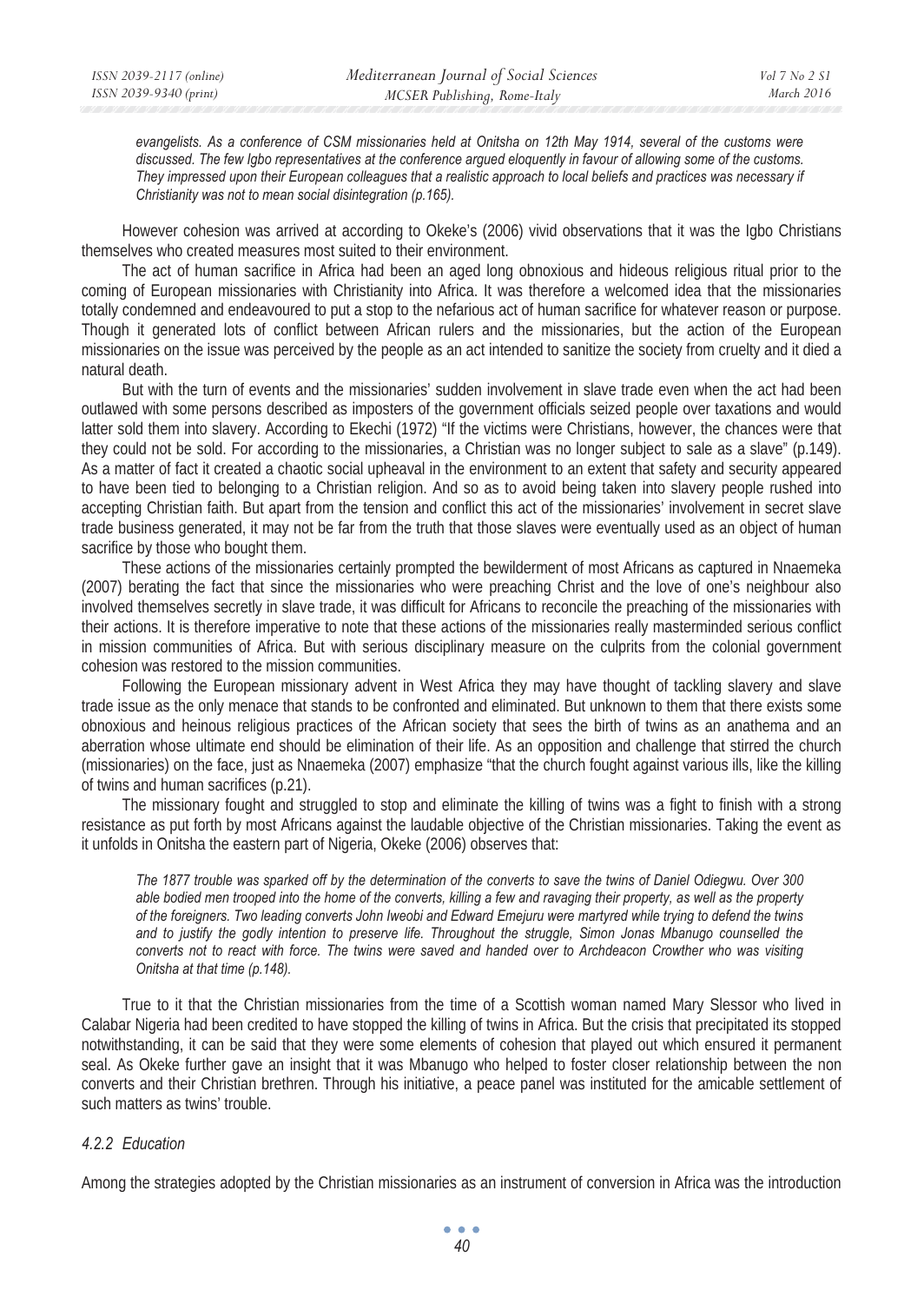| ISSN 2039-2117 (online) | Mediterranean Journal of Social Sciences | Vol 7 No 2 S1 |
|-------------------------|------------------------------------------|---------------|
| ISSN 2039-9340 (print)  | MCSER Publishing, Rome-Italy             | March 2016    |

of western education. Omoyajowo (nd) accounted to the fact also that when the missionaries arrived in Africa, they preached the gospel and in addition taught their converts how to read and write. They employed the only method known to them, that of western education and culture. It is of note that from the beginning, education was of prime importance in evangelism and every mission station had its own school. In Sierra Leone the CMS in 1845 opened a grammar school in Freetown to give secondary education to boys not only from the colony, but also other parts of the coast. The same is to be said of Nigeria where the missionaries centered the mission stations on schools.

But the questions that ever agitated the minds of the Africans had always be the usefulness of this missionaries system of education to their well-being. According to Falk (1997),

*The different purposes for education held by the churches and the people frequently caused much confusion. The church leaders were basically concerned with training personnel for the ministries of the church, whereas the church members expected the church schools to provide their children with the best tools for a good livelihood (p.436).* 

Ekechi (1972) further pointed out that:

*As men were considered the natural heirs to the father's estate, the parents preferred the occupational education which the children received at home. Such education, it was thought, was more important than the formal schooling introduced by the missionaries. To the African parents and their sons, agricultural work was preferable to mission education. There is no doubt that Taylor and his fellow missionaries imbued with the notion that British or European-oriented education was superior to the indigenous system of education, failed to appreciate this (p.24).* 

From every true sense of it all, it is an appreciable reality that early Christian missionary faulted in their neglect of the African system of education which was hinged on self-reliance, self-sustenance and self-propagating. And for the European missionaries to have labeled the desire of the Africans for a skill oriented type of education of theirs as an uncivilized greatly exposed the imposition of western education and culture to extinct that of Africans.

To this end, the conflict of western education to the African culture could be further traced to an attempt by the missionaries to extinct the laudable custom of good African behaviour in young ones act of kneeling or bowing before the elders, which was seen and interpreted by the missionaries as a mortification. Ekechi (1972) remarks that it is clear from the records and from the actions of the converts that the kind of Christianity which was introduced into the country tended to make the Christians profoundly un-African and uprooted from their culture. The Christian church and the school became, in essence, the most important mechanism for detaching the young from their tribe they have been brought up. Basically, the issue to be grasp from Ekechi's postulations remains that western education from the eyes of the African people caused damages to the behaviour and the conducts of their children.

However, cohesion could be said to have been attained in the mission communities firstly in Sierra Leone with the establishment of African church and the total withdrawal of European missionaries due to African climate in 1861 and handing over the mission work in the hands of the Africans. But following the establishment of Sierra Leonean native church by 1850 as an African Diocese of Sierra Leone, Babalola (1988) observes that:

*Sierra Leone evolved a system of education that lay emphasis on the production of the professionals. Thus the first African doctor, lawyer, newspaper editor and journalists were produced in Sierra Leone. In British colonies in West Africa, the Creoles from Sierra Leone serves as Supreme Court judges, colonial treasurers, solicitor General, post Master-General, the chief medical officer, chief justices, court Registrars, legislative and Executive council members in various West African countries (p.46).* 

Consequently, all other West African territories take a leaf from the Sierra Leonean system to establish African churches under the control of Africans. In what is known as itineration, a policy that was geared towards opening up new stations in most Niger mission of Nigeria. According to Okeke (2006):

*Before the end of 1893, the effect of this itineration began to be felt. In 1894, three stations were opened and occupied* by Igbo teachers. With the opening of these new stations, the staff strength was spread more thinly. Therefore, *Dobinson planned for a regular training scheme in order to maintain a steady supply of teachers for the stations. Already Miss E.A Warner and her Lady assistants were doing a notable work among the Igbo girls. Instruction in sewing and domestic work had begun (p.271).* 

On a further insight Okeke was quick to point out that by February 1895, the Asaba Training Institute was formally started under the superintendence of Spencer and H. Meriman and other Sierra Leonean recruits. This is however all about giving Africans an education that are full of skill and professional oriented for a cohesive society.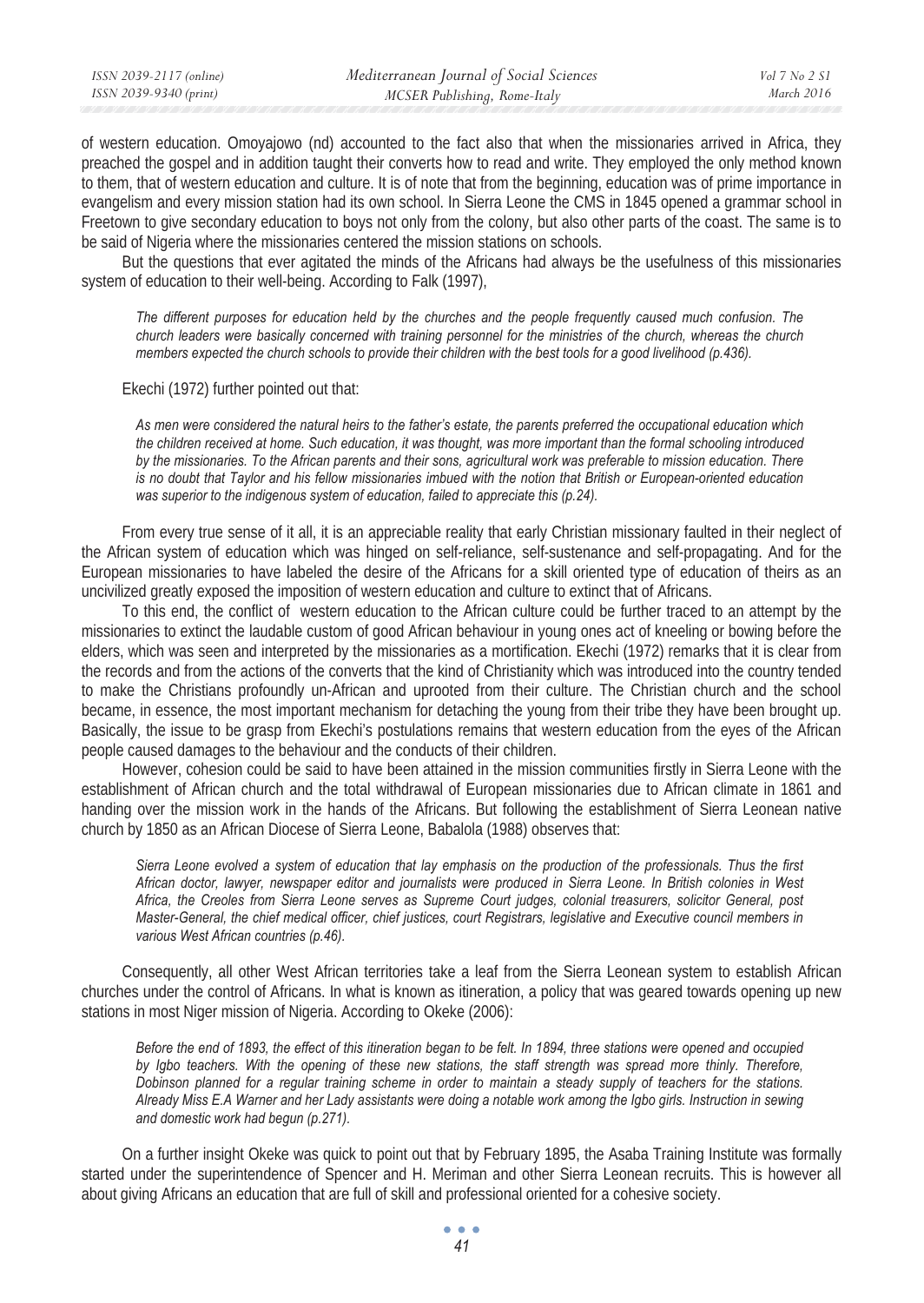According to Anyacho (2003), "The introduction of formal education was the greatest and the most spectacular achievement of the missionaries. They regarded education as an instrument for evangelization and so promoted it right from the onset" (p.116). The promotion of education right from the onset by the missionaries actually began from the mission houses which gave it a starting point where it all got started and ensured a regular attendance of school by the converts or the boarders. The kind of cohesive education brought through the mission houses cannot be overemphasized.

It is of note that following Henry Venn's principle to train middle class Africans, especially the youths on a skill based education for self sustenance, self reliance and self propagation; this actually made him to gather resources from government, humanitarians and trade agents in other to affect the training of these African youths in various industrial skills. This therefore led to the formation of the Native Agency committee with the aim of improving the religious and social status of Africans by the means of their own sons. In this way they started sending these young Africans from the mission houses to England for the industrial training or another.

In fact they encouraged individual African merchants and mission agents to train their children for practical industrial education in England. Following this process many African youths left for London and were trained in tile and brick making skills, some in navigation and seamanship as well as some in medical fields. It is important to note that on their return from England the missionaries organized a kind of an apprenticeship workshop in the mission house whereby these England trained artisans passed on their skills of industrial trainings of various kinds to a large number of people in the mission house.

#### *4.2.3 Missionaries and socio-economic dispute in Igboland*

The revival of Christianity in Europe and America during the eighteenth century resulted in the formation of the society for the abolition of slave trade in Africa. And this actually informed the desire of the Europeans to trade with the people of the interior Africa with them advancing into West Africa also for a Christian missionary enterprise in Igboland. This is as a result of what Ekechi (1972) believes was "in response to the ideas of Thomas Fowell Buxton, the humanitarian, who claimed that the best way to stop slave trade and regenerate Africa was to establish legitimate commerce with the African rulers: by introducing commerce, civilization and Christianity"(p.1). These were the three fundamental principles of approach which the missionaries had in mind as they penetrated West Africa and Igboland in 1857.

In a further narration on the arrival of the missionaries in Igboland Okeke (2006) observes that "Under the leadership of Dr. William Baikie, the party arrived at Onitsha, Obi Akazua and his elders-in council, gave them a formal welcome" (p.23). As very much expected in their meeting with the king and chiefs of Onitsha their discussion was centered on the indigenes helping them to institutionalize Christianity and in return the C.M.S agents shall assist the traders by establishing a trading factory or company. The overture was agreed by the king and chiefs and was sealed with a gun shut. This actually brought about the socio-economic revolution of Igboland with the emergence of the United African Company. But the perceived increase in wealth and cordiality that existed among the European agents, the missionaries and the people were short lived by the increasing incidence of immorality.

However the high-handedness of the Europeans, which in a way aggravated a serious crisis was the flogging of two young girls resulting in the death of one of the girls earlier taken as a slave by the European agents without any good reason. The move made by the people to show their grievance by beating up the culprits resulted in the bombardment and destruction of towns and villages in Onitsha on 28 October, 1879 by the British army. But following the second attack on the people by David Mclntosh the agent general of the United Africa Company in 1880, Okeke (2006) posits that:

*The combination of distrust and disgust led Onitsha elders into serious plans to eliminate what they considered as a threat to their independent life. The aristocrats in the town formed a standard army to attack the factories and the homes of the foreigners. (p. 161).* 

To Okeke, the supposed attack of the Onitsha on the houses and factories of the foreigners prompted the bombardment of the Igbo people in 28<sup>th</sup> and 30<sup>th</sup> of October, 1879. But there are some school of thoughts that believes that Mclntosh's punitive action was not entirely motivated by a desire to redress acts of violence which he alleged had been committed against British property by the Africans. On the contrary, there were other recondite reasons as pointed out in Ekechi (1972) that the fact of the matter was that Mclntosh was intent on monopolizing the entire Onitsha trade to the exclusion of all his rivals. In 1879 a French firm had succeeded in obtaining a trading agreement with the chiefs of Onitsha. Mclntosh tried to persuade the chiefs to repudiate this trade agreement with the French. Because of traditional Igbo acceptance of completion as a way of life, the chiefs refused to give the United African Company pre-emptive right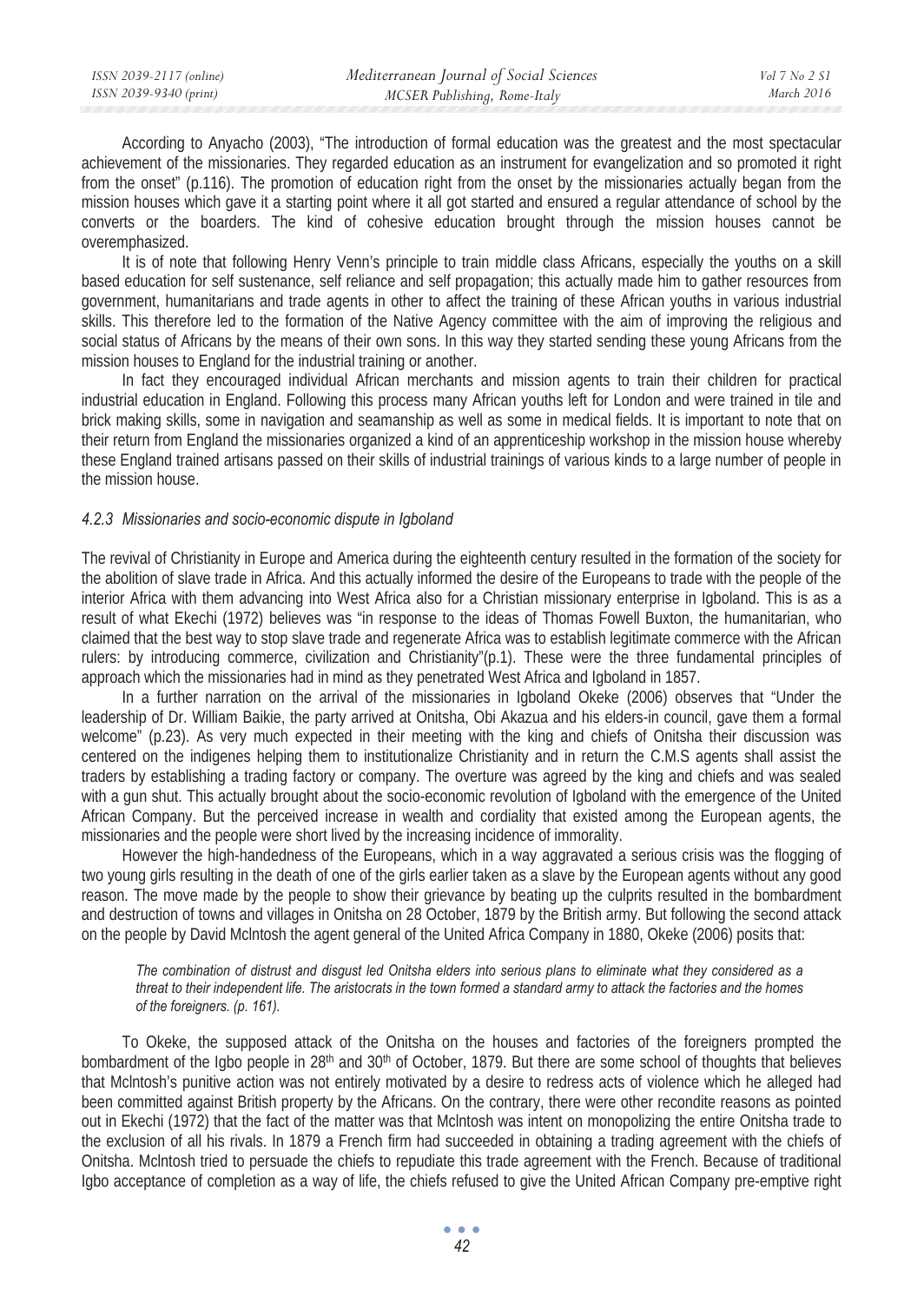over the whole trade in the area. Besides, they considered that it would be ungrateful to turn the Frenchmen out of the town after a trade treaty had been signed.

As a matter of fact the chiefs were prepared to trade with Mclntosh and any other merchant who was not an enemy. But they strongly rejected Mclntosh's idea that the whole Igbo territory should become the queen of England's sphere of influence. Being unable to achieve his goal by persuasion, Mclntosh resorted to a might is right policy. To this end, the military action against Onitsha was, therefore an act of desperation resulting from unfulfilled ambition. The seemingly evidence of cohesion in the entire saga can be seen in Okeke's (2006) statement that "for the converts, the bombardment temporarily brought to an end the constant harassment from their non-Christian kinsmen. It was a great relief from persecution. Yet this did not produce any notable response to Christianity" (p.162).

### *4.2.4 Cohesion in the mission house*

While giving a conceptual meaning of the word cohesion, Quirk (2001) analytically explain it that if there is cohesion among a group of people, a set of ideas and so on, all the parts or members of it are connected or related in a responsible way to form a whole. More so it is the act or state of cohering, uniting, or sticking together. History has it that the idea behind the formation of mission houses, communities or villages by the missionaries was to gather the converts and separate them from the life of the old. Just as observed by some church historians such as Ajayi (1965) that some of the children housed in the mission houses were as a result of "pawn". Their parents may have collected or borrowed from the mission and used as a kind of collateral or pawn. They were used to assist in the instruction of other children, as interpreters, they also served in the altar and sing the sacred hymns. To this end we are to observe as earlier mentioned that among the aims of the mission house was to keep the children or the converts away from what the missionaries called paganism so as for them to live a good life that is well regulated by the church. And for the good of the church or the mission too, some of these good things or cohesion as witnessed in the mission houses were as follow:

### *4.2.5 Language and translation of the Bible*

As earlier noted the converts helped in breaking the language barrier between the missionaries and the Africans in the sense that they were used as interpreters to other coming converts in the house. More so, with the quest of the missionaries to bring the gospel nearer to the people with the need to translate the Bible to the language and understanding of the people really started from the mission houses. The mission houses did a lot to aid the missionaries in the translation of the Bible to the local languages of the people.

## *4.2.6 Health*

It is equally of note that the missionaries' intention towards health related matters really started from the mission houses. The determination of the missionaries to tackle the issue of sickness and diseases that were prevalent in African coast, while on their arrival took it upon themselves to establish hospitals and dispensary units in the Christian villages, from where drugs and medications were administered to those that are supposedly in need of it.

Though the missionaries witnessed shortage of man power or medical personnel to undertake the project even to the hinterland and suburbs of the people. The principle of Henry Venn of equipping young Africans with industrial training and professional skills paid-off. As most of them returned home they became a willing tool in medical field at the mission stations as captured by Ajayi (1965) saying:

*Samuel Crowther, junior, did establish a dispensary at Abeokuta when he returned from England in 1852, opening three days a week between 10.00am and 4.00pm. He began with about twenty patients attending but the number soon rose*  to about 110. Missionaries who visited his dispensary or whom he went to treat said he was a good doctor (pp.160-161).

## *4.2.7 Agriculture and Commerce*

Mission stations or Christian villages for the RCM were of a great impact during the missionary era with agriculture and commerce in Africa. The point is that these mission stations or communities promptly served as spring boards for new techniques in the processing of agricultural products were adequately put to use. It became a huge success in the sense that the art promoted commerce and civilization following its financial enrichment of the people with the expansion of the agriculture products.

On a final note, the cohesion in the mission stations or communities in spite of the fact that the life and events may